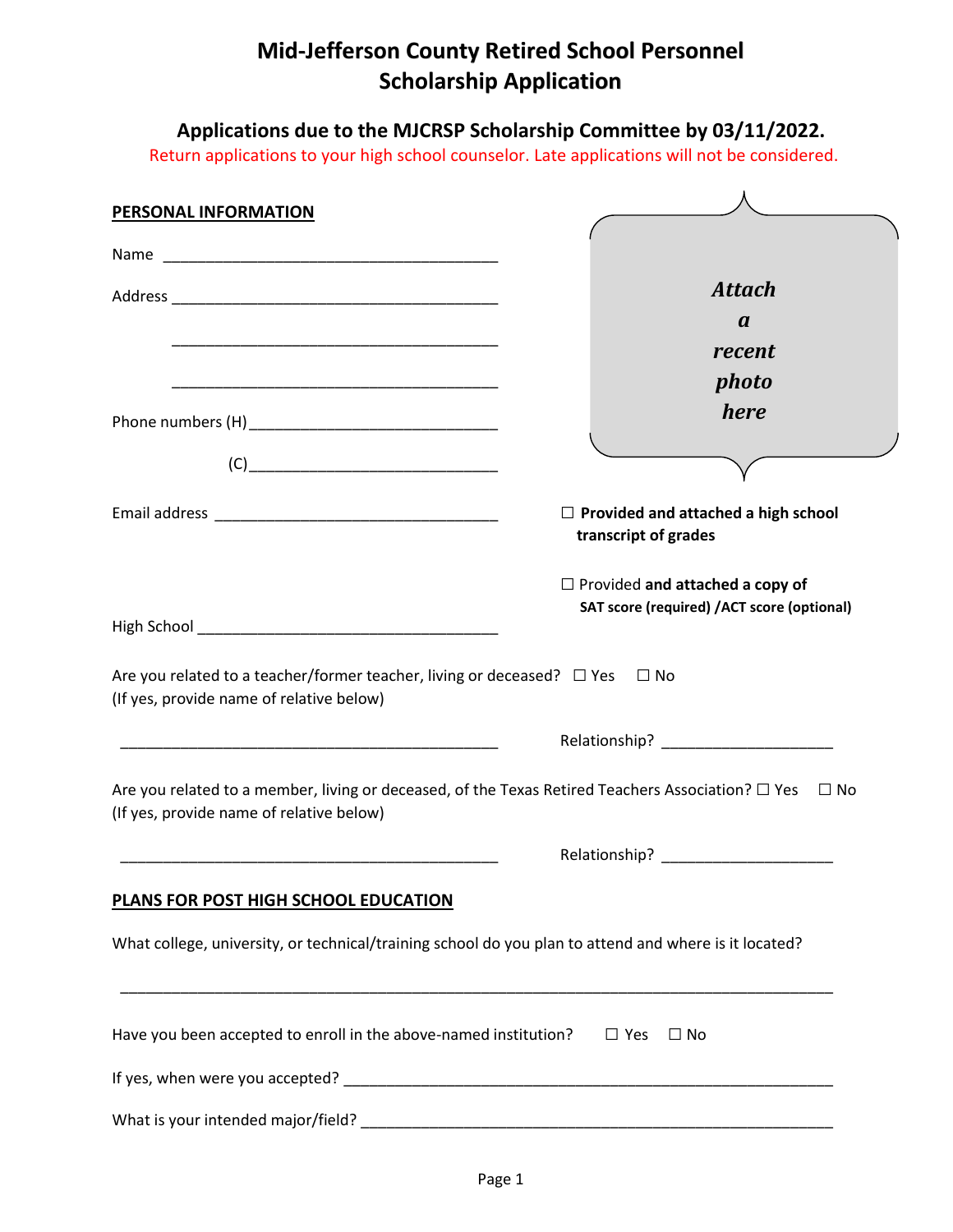## **APPLICATION INSTRUCTIONS**

## **FOLLOW CAREFULLY THE INSTRUCTIONS BELOW BEFORE CONTINUING THE APPLICATION PROCESS. FAILURE TO FOLLOW DIRECTIONS WILL NEGATIVELY AFFECT YOUR CHANCE OF CONSIDERATION.**

- 1. Answer each of the following parts of the application *completely* but *briefly*, limiting your answer in each part to *no more than 250 words*. (Hint: Use Microsoft Word©, which gives you a running word count.) You must *stay on topic*!
- **2.** You may **type** or **write by hand** your answers to each part *except the last one*, which must be **written in your own handwriting in ink. Make sure your handwriting is legible.**
- 3. Where indicated, you may list items in your answers.
- 4. *Do not* attach résumés.
- 5. Avoid using language that is not part of your own vocabulary. If you use a thesaurus, be sure to select synonyms appropriate for your age and level of education.
- 6. DO NOT plagiarize!
- 7. You must attach your **SAT score** and your **transcript**. ACT scores are optional.
- **8. Do not begin each part on a separate page**. Instead, prepare your answers in numerical order continuing from one to the other. Change to a new page only when necessary. The essay may be written on a separate page. **Indicate the topic and part number at the beginning of each answer.**
- 9. Late entries will not be accepted.

**PART ONE-- SCHOOL ACTIVITIES: List** all high school activities in which you have participated in each school year (9-12).

**PART TWO--COMMUNITY SERVICES AND ACTIVITIES:** In which organizations and/or community activities (i.e. Scouts, church activities, volunteer and service organizations, select baseball, etc.) have you been an active participant? **List** the organizations and activities.

**PART THREE--FINANCIAL STATEMENT: Describe** your future plans for paying for your educational expenses, including money you have already earned, scholarships and grants already received, etc. Do you plan to work to earn money to help with educational expenses? **Describe** any special circumstances in your family situation that you believe should be considered if it is relevant to your financial situation.

**PART FOUR--ESSAY (IN YOUR OWN HANDWRITING):** Identify the field you will pursue and why.

## **When completed, arrange the answers to the four parts above in the following order:**

- Page 1 of this application (includes your name, address, etc.)
- The four parts of the application indicated above in order
- Page 3 of this application, which you and your parents must sign and verify
- Your official SAT (required)/ACT (optional) scores
- Your high school transcript